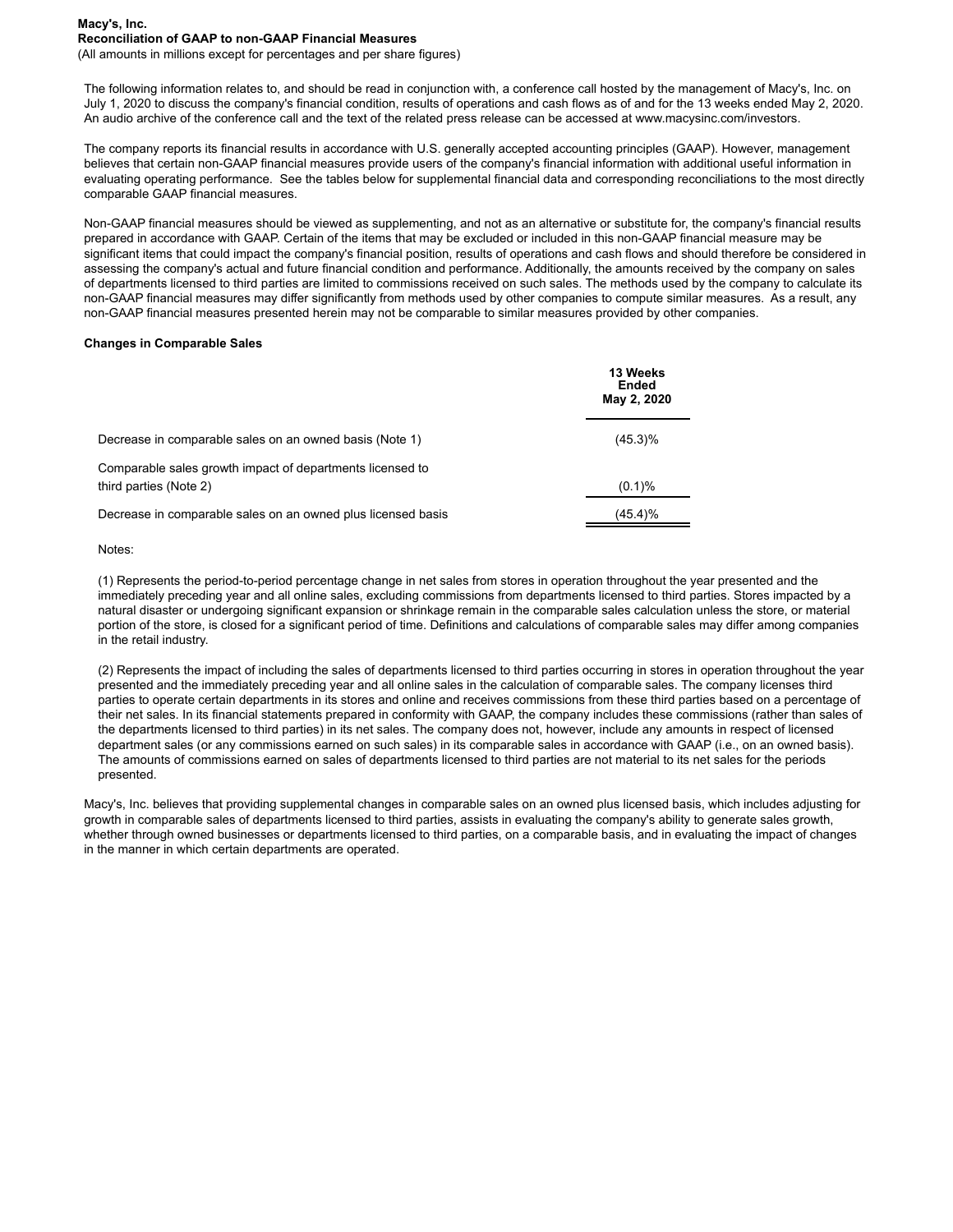## **Macy's, Inc. Reconciliation of GAAP to non-GAAP Financial Measures**

(All amounts in millions except for percentages and per share figures)

### **Net income (loss), excluding certain items and gains on sale of real estate**

|                                                                                              |             | <b>13 Weeks Ended</b> |             | 13 Weeks Ended |  |
|----------------------------------------------------------------------------------------------|-------------|-----------------------|-------------|----------------|--|
| Most comparable GAAP measure:<br>Net income (loss)                                           | May 2, 2020 |                       | May 4, 2019 |                |  |
|                                                                                              |             | (3,581)               |             | 136            |  |
| Non-GAAP measure:<br>Net income (loss)                                                       | \$          | (3,581)               | \$          | 136            |  |
| Impairment, restructuring and other costs                                                    |             | 3,184                 |             |                |  |
| Income tax impact of certain items identified above                                          |             | (233)                 |             |                |  |
| As adjusted to exclude certain items above                                                   |             | (630)                 |             | 137.           |  |
| Gains on sale of real estate                                                                 |             | (16)                  |             | (43)           |  |
| Income tax impact of gains on sale of real estate                                            |             |                       |             | 12             |  |
| As adjusted to exclude gains on sale of real estate and other certain items identified above |             | (642)                 |             | <u> 106 </u>   |  |

Management believes that net income (loss) excluding the impact of certain items, as disclosed above, is a useful measure to assist the investor in evaluating the company's ability to generate earnings and that providing such a measure will allow investors to more readily compare the earnings referred to in the press release to the earnings reported by the company in past and future periods. Management believes that excluding the impact of the items is particularly useful where the amounts of such items may vary substantially in frequency and magnitude period-to-period.